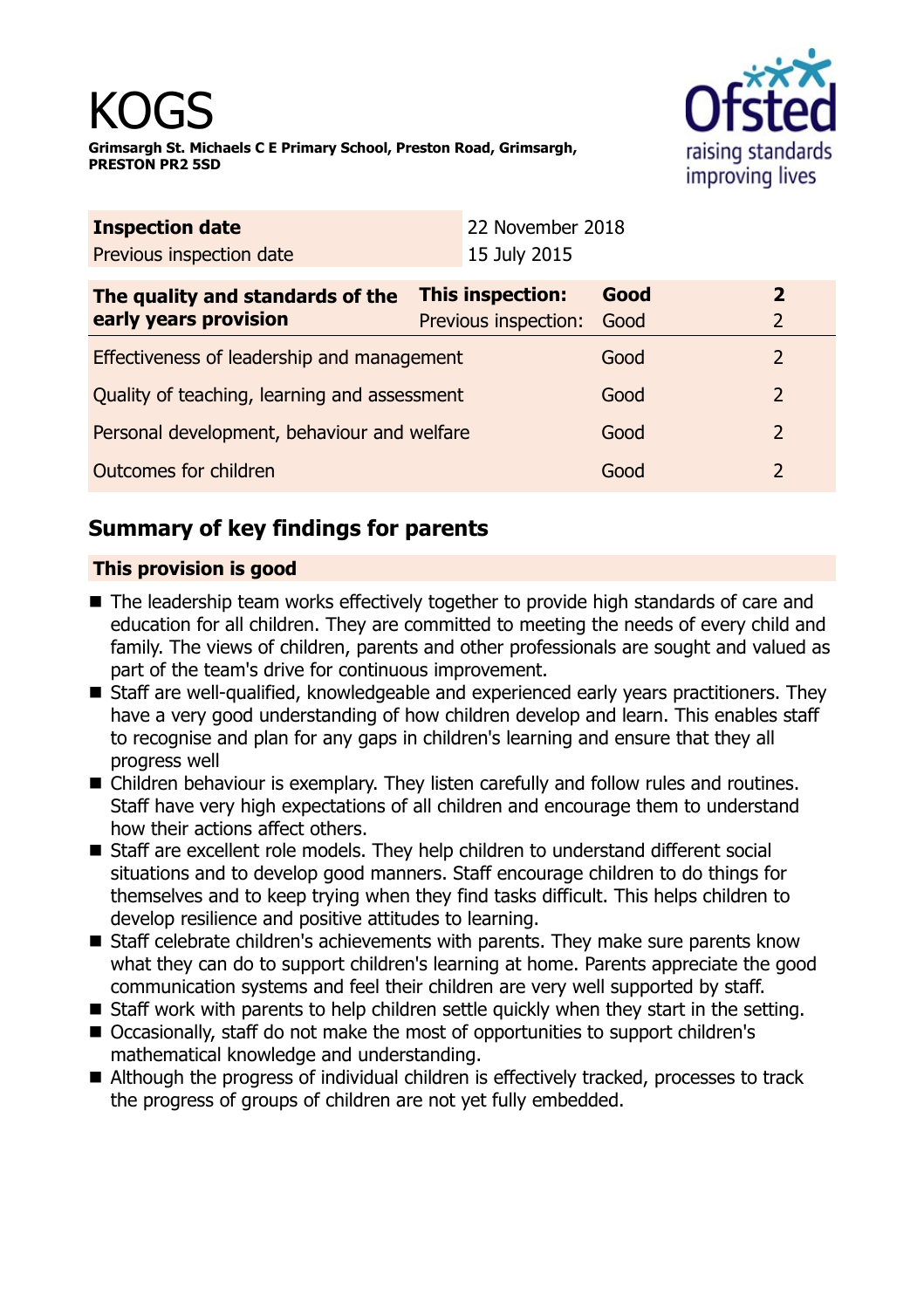## **What the setting needs to do to improve further**

#### **To further improve the quality of the early years provision the provider should:**

- $\blacksquare$  extend opportunities for children to develop their mathematical knowledge and understanding
- $\blacksquare$  review and embed systems for tracking the progress of groups of children.

### **Inspection activities**

- The inspector observed the quality of teaching during activities indoors and outdoors, and assessed the impact this has on children's learning.
- $\blacksquare$  The inspector spoke with staff and children during the inspection.
- $\blacksquare$  The inspector completed a joint observation with the manager.
- The inspector held a meeting with the manager and provider. She looked at relevant documentation and evidence of the suitability of staff working in the setting.

**Inspector** Julia Matthew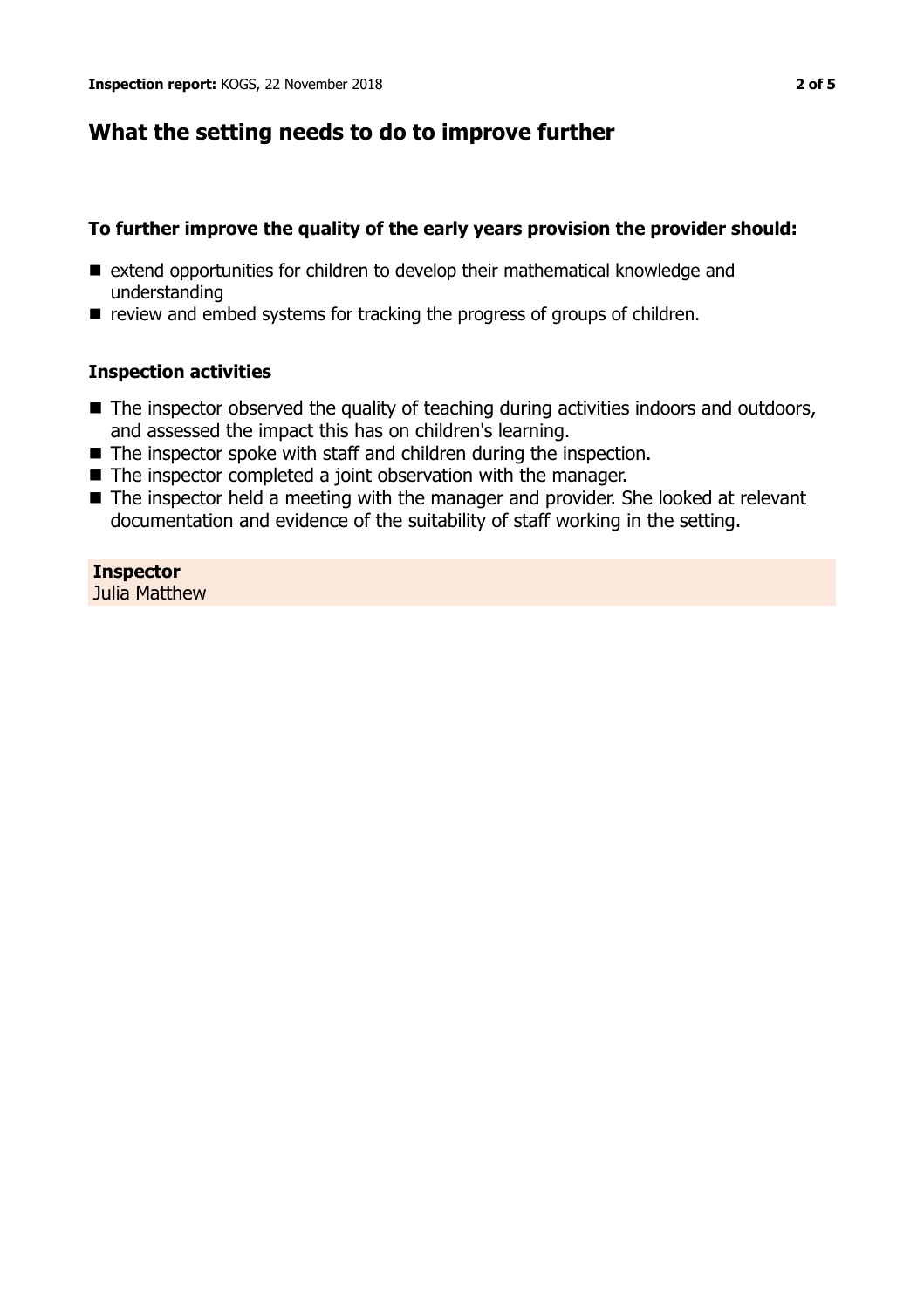# **Inspection findings**

### **Effectiveness of leadership and management is good**

The arrangements for safeguarding are effective. Staff have a very good understanding of their duty to keep children safe and ensure the setting is secure at all times. Robust safeguarding policies, procedures and risk assessments are used effectively and regularly updated. Continued professional development opportunities are embraced by staff and have a positive impact on practice. Good systems are in place for the safe recruitment and induction of staff. Supervision and appraisals are used to focus staff targets and link to the setting's development plan. Partnerships with parents, the school, professionals and agencies are strong. Staff make sure that children quickly get any additional help they need. Parents value the setting highly and say it meets their needs extremely well.

### **Quality of teaching, learning and assessment is good**

Teaching is very good. Staff undertake regular observations of children at play and use these to focus their planning. Accurate assessments are used by staff to build on children's prior knowledge and interests. Staff provide engaging and challenging activities and experiences which extend children's understanding and help them to achieve their next steps in learning. For example, children show fascination as they watch expanding snow crystals change when water is added. Staff encourage them to feel the consistency of the crystals and use it as part of imaginary small-world play. Staff use a range of teaching strategies to help children develop rich language and become confident communicators. Children engage in conversations with staff and their peers. They share their ideas and thoughts, asking and answering questions as they play.

#### **Personal development, behaviour and welfare are good**

Children are clearly very comfortable and happy, and feel safe and secure in the setting. They develop strong bonds with staff and go to them for comfort, support, help or reassurance when they need it. Children are supported to be less reliant on adults. At snack time, they set out their own plates and cups and pour their own drinks. Staff also use mealtimes to encourage children to talk together and develop social skills. Children develop good physical skills. For example, in the school hall, children show good control as they move across an obstacle course. Staff help children to think about how exercise affects their body. Children feel their hearts pumping before and after exercising and talk about why that happens. Children show consideration for others as they move quietly through the school on their way to and from the hall. Outside, children access a variety of good-quality resources, tools and equipment which supports all areas of learning.

#### **Outcomes for children are good**

All children make at least good progress from their unique starting points. They make independent choices and lead their own learning. Children develop a good knowledge of technology and show dexterity using a mouse to move characters in a computer game. Children build strong relationships with their peers, share and take turns. They feel valued, listened to and have a sense of belonging. Children develop the skills, knowledge and confidence they need to cope well when it is time for them to move on to school.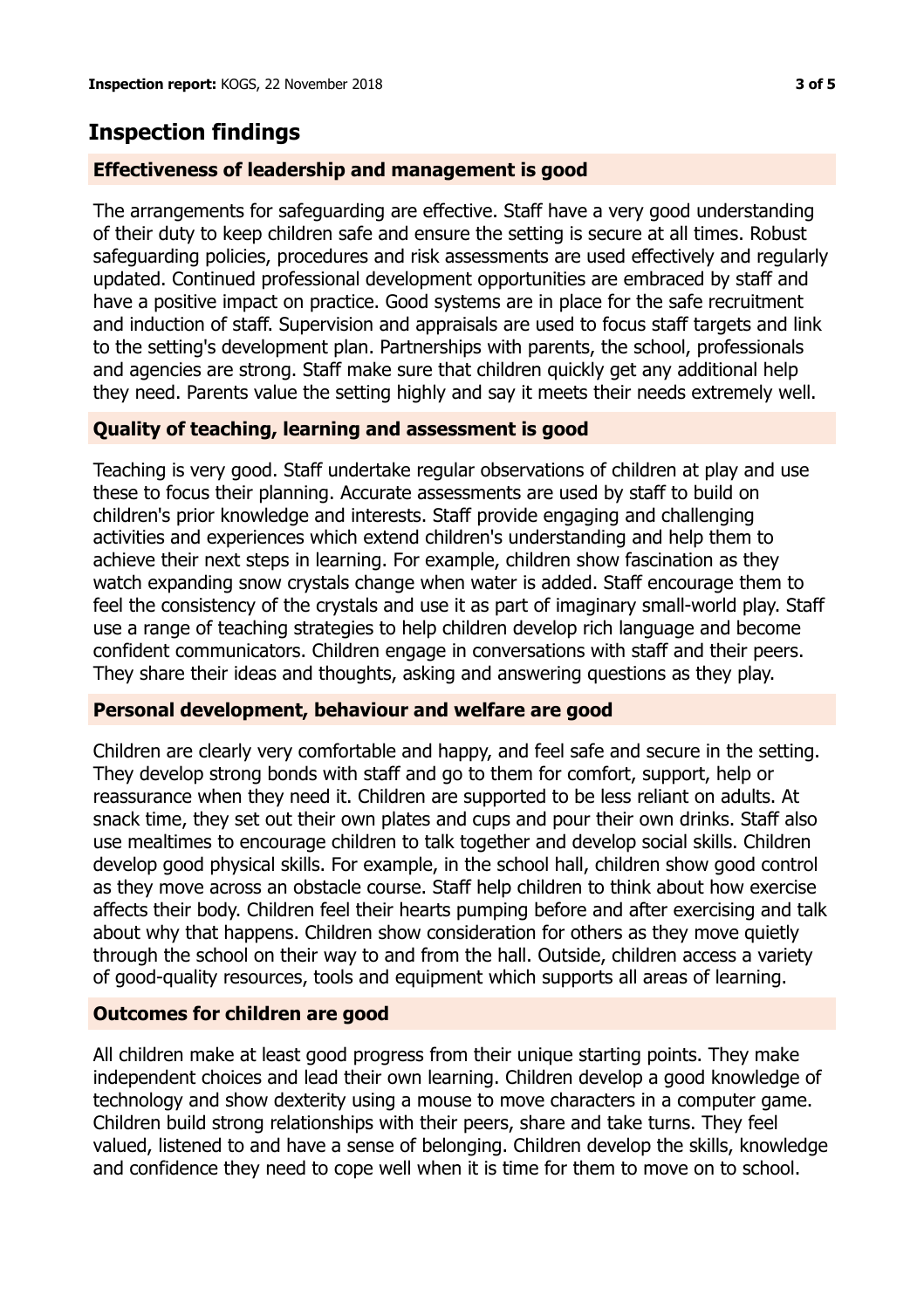## **Setting details**

| Unique reference number                             | EY409023                                                                             |
|-----------------------------------------------------|--------------------------------------------------------------------------------------|
| <b>Local authority</b>                              | Lancashire                                                                           |
| <b>Inspection number</b>                            | 10064168                                                                             |
| <b>Type of provision</b>                            | Sessional day care                                                                   |
| <b>Registers</b>                                    | Early Years Register, Compulsory Childcare<br>Register, Voluntary Childcare Register |
| Day care type                                       | Childcare on non-domestic premises                                                   |
| <b>Age range of children</b>                        | $3 - 11$                                                                             |
| <b>Total number of places</b>                       | 40                                                                                   |
| Number of children on roll                          | 99                                                                                   |
| Name of registered person                           | <b>KOGS</b>                                                                          |
| <b>Registered person unique</b><br>reference number | RP529708                                                                             |
| Date of previous inspection                         | 15 July 2015                                                                         |
| Telephone number                                    | 01772 793313                                                                         |

KOGS registered in 2010 and operates from the grounds of St Michael's C E Primary School. The setting employs eight members of childcare staff. Of these, one holds an appropriate early years qualification at level 5, four hold level 3 and two hold level 2. The setting is open Monday to Friday during term time only. Sessions are from 7.45am until 6pm. The setting provides funded early education for three- and four-year-old children.

This inspection was carried out by Ofsted under sections 49 and 50 of the Childcare Act 2006 on the quality and standards of provision that is registered on the Early Years Register. The registered person must ensure that this provision complies with the statutory framework for children's learning, development and care, known as the early years foundation stage.

Any complaints about the inspection or the report should be made following the procedures set out in the guidance Complaints procedure: raising concerns and making complaints about Ofsted, which is available from Ofsted's website: www.ofsted.gov.uk. If you would like Ofsted to send you a copy of the guidance, please telephone 0300 123 4234, or email [enquiries@ofsted.gov.uk.](mailto:enquiries@ofsted.gov.uk)